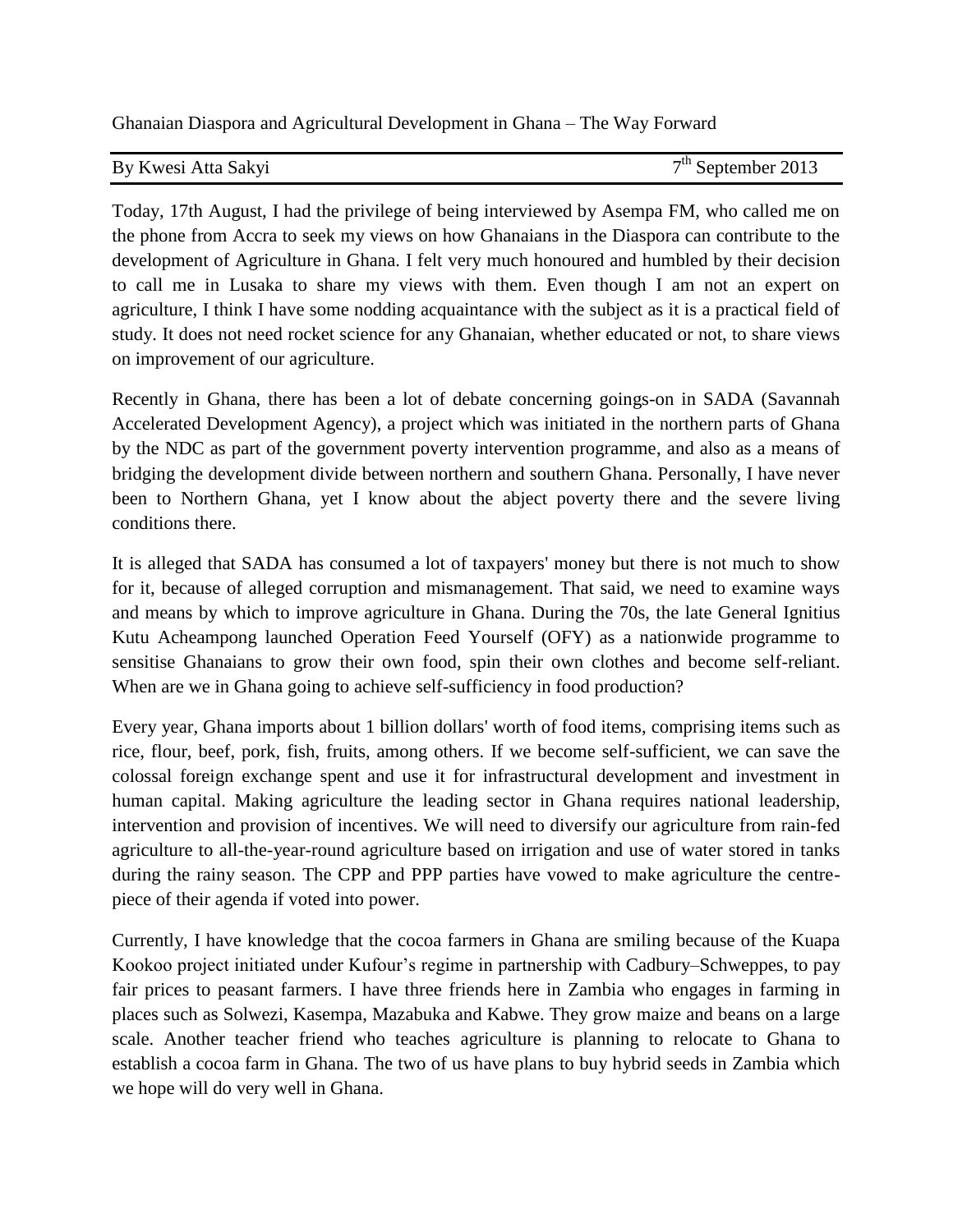Some of my Ghanaian friends here in Zambia are planning big to buy trucks to take home for farming. It is very interesting that these very people refused to do farming in Ghana, but now, they have seen the great potential in farming because of the rapid increase in population and the high demand for food items. It is hoped that when Ghanaians in the Diaspora relocate to Ghana, they will bring with them their expertise, capital, networks and experience to help improve the ailing agriculture sector in Ghana. It is hoped that they will be able to acquire land to implement their plans. Land acquisition is currently a problem in certain parts of Ghana, because of corruption and litigation.

In the past, successive governments have tried to develop the Afife rice project with the support of the Chinese. I do not know how far the project has gone. Currently in Ghana, there is a big problem with marketing and distribution of farm produce, because of the huge obstacles posed by poor road infrastructure. The farmers often do not find market for their produce which are locked up in the food producing and food surplus areas. Transport fares are quite high and they do not have good storage facilities, as well as preservation methods. We need to build food silos, granaries and storage depots across the country.

We need to explore ways to process and preserve our food surplus. Our farmers can be organised into cooperatives so that they can access loans and farm inputs, and have effective marketing strategies. This is where Ghanaian Diasporeans can step in to fill the market gap of poor marketing and procurement systems, by organising the farmers and using the internet and mobile phones to link them up to global markets.

Diasporeans can go into ventures such as fish farming, to breed tilapia, prawns, and catfish, among others. They can also set up agro-based industries such as food processing and canning to create markets for farmers, and create jobs for school leavers. Diasporeans can set up cocoa, coconut, palm oil, cashew nut, shea butter and banana plantations for export. Along the coastal areas of Ghana, the climate and soils are conducive for growing vegetables, water melons, pumpkins, pineapples, tomatoes, groundnuts, bambara beans, carrots, garden eggs and okra.

The same applies to Northern Ghana. They can adopt labour-intensive methods to create jobs, especially among women. Capital-intensive methods can be practised on large commercial farms, while the labour-intensive methods can be practised among small scale peasant farmers, who can be organised into cooperative societies. One area in which Ghana is lacking is livestock farming. Diasporeans can come in big with capital to set up livestock farms or ranches in Northern Ghana. They can also set up huge modern poultry farms near the densely-populated cities like Accra, Kumasi, Tema and Takoradi. In these areas, they can practice market gardening and truck farming.

They can also enter into wheat, rice and maize production in Northern Ghana, with capital support from IFAD and the ADB. ECOWAS provides a huge market for farm produce. Perhaps, our government should consider farm input subsidies for our farmers, on the scale such as the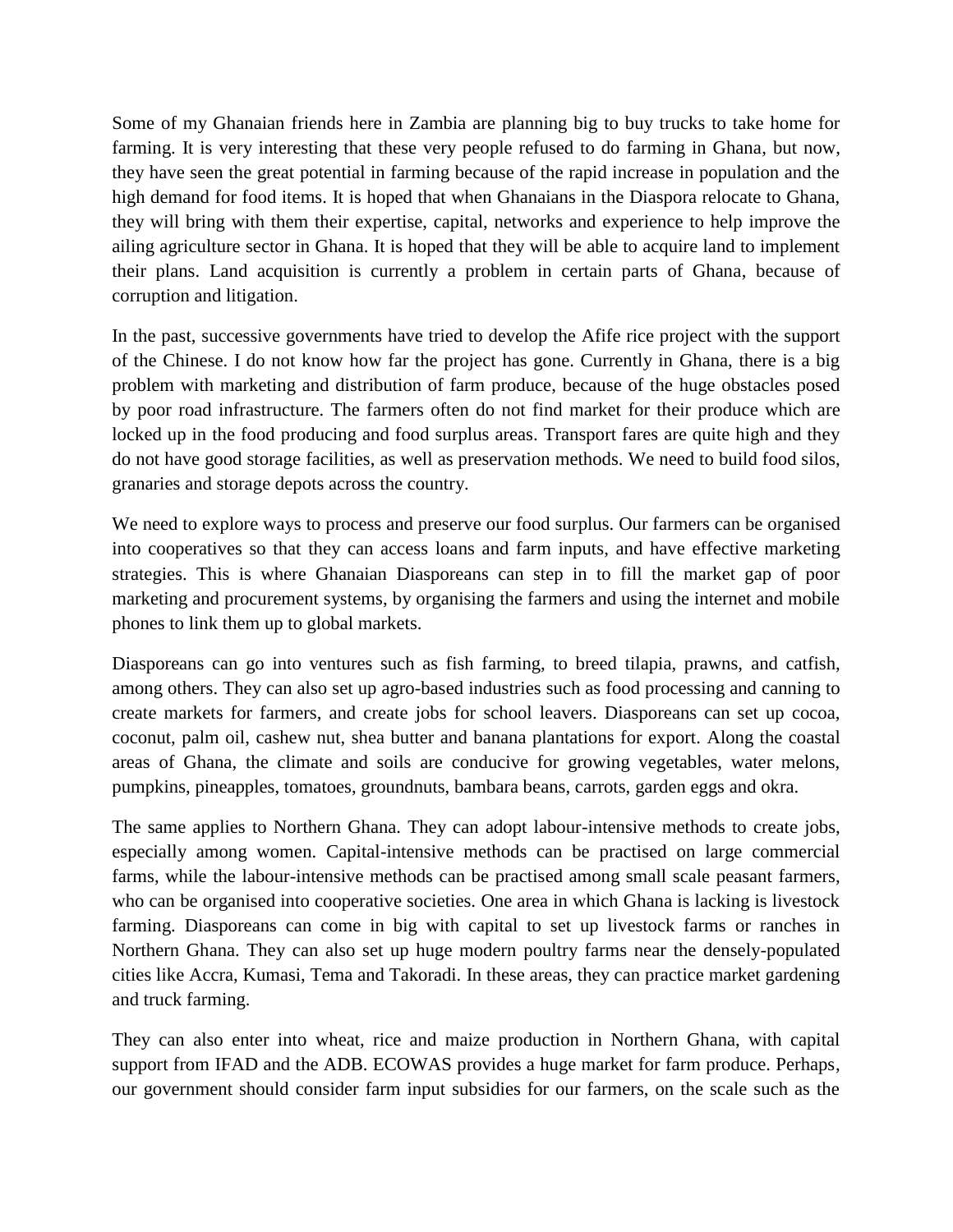CAP (Common Agricultural Policy) in the EU, and the practice in the USA. We do not have to wait and be reactive to encounter a repeat of the food crises which rocked the nation in 1977 and again in 1983, when we had critical shortages of food, leading to what was popularly dubbed, Rawlings Chain. Ghanaians suffered a lot in those exceptional years, so we have to be proactive because once bitten, twice shy.

To encourage returnee Diasporeans to take to farming, the Ghanaian government should provide incentives to them such as providing tax exempt or zero rating for all agricultural inputs brought into the country by the returnees. There could also be designated areas in each of the 10 regions of Ghana as Diaspora Returnee Farm Blocs (DRFB), where returnees can access land for farming, and pay some reduced rents. Some returnees can set up agricultural clubs to whip up the interest of the youth in farming.

Those who have acquired expertise outside the country in agriculture can share their knowledge at agricultural fairs, during school visits, and during radio and TV shows. Some of them can produce books on agriculture for our schools. I know of a Ghanaian horticulturist, who is Britishtrained, and came to Zambia in 1967, after his training in the UK. He has done a lot in Zambia, and has produced a book on horticulture in partnership with a Nigerian professor. I will like to call upon all the Ghanaians in the Diaspora to team up and network, by re-directing foreign investors and counterparts to consider investing heavily in both organic and non-organic farming in Ghana.

Our own son of the soil, Busubrum Dr Kofi Annan, former UN Secretary General, has been campaigning vigorously at several fora in Africa for African governments to pay serious attention to food security, by investing heavily in sustainable agriculture. This clarion call must also be heeded by Diasporeans, by stepping in and complementing government effort by directing some of their investment into agriculture. They can investigate into farming practices which help preserve our ecosystem.

They can, for example, research into organic farming by either cropping at landfill sites or digging up the compost soil in landfill sites or old and abandoned refuse dump sites, what is popularly known in Ghana as 'boola'. I remember about 57 years ago, my late father harvested super maize and cassava from his farm behind where we stayed at 'Quarters' at WACRI (now CRIG) in New Tafo. The site was dug up in the 1940s when they were constructing landcrete houses for staff of the then West African Cocoa Research Institute (WACRI). The area became a landfill for rubbish from those residents there.

Diasporeans may engage in drip-irrigation methods to conserve water, using highly efficient methods of intensive farming. They may also engage in truck farming or market gardening to raise assortment of vegetables for city dwellers. They could use ground charcoal; saw dust, wood clippings, mulching, and droppings from chickens and cow dung, among others to enrich the soil for organic farming. They could plant hybrid seeds to increase crop yield per hectare. They could